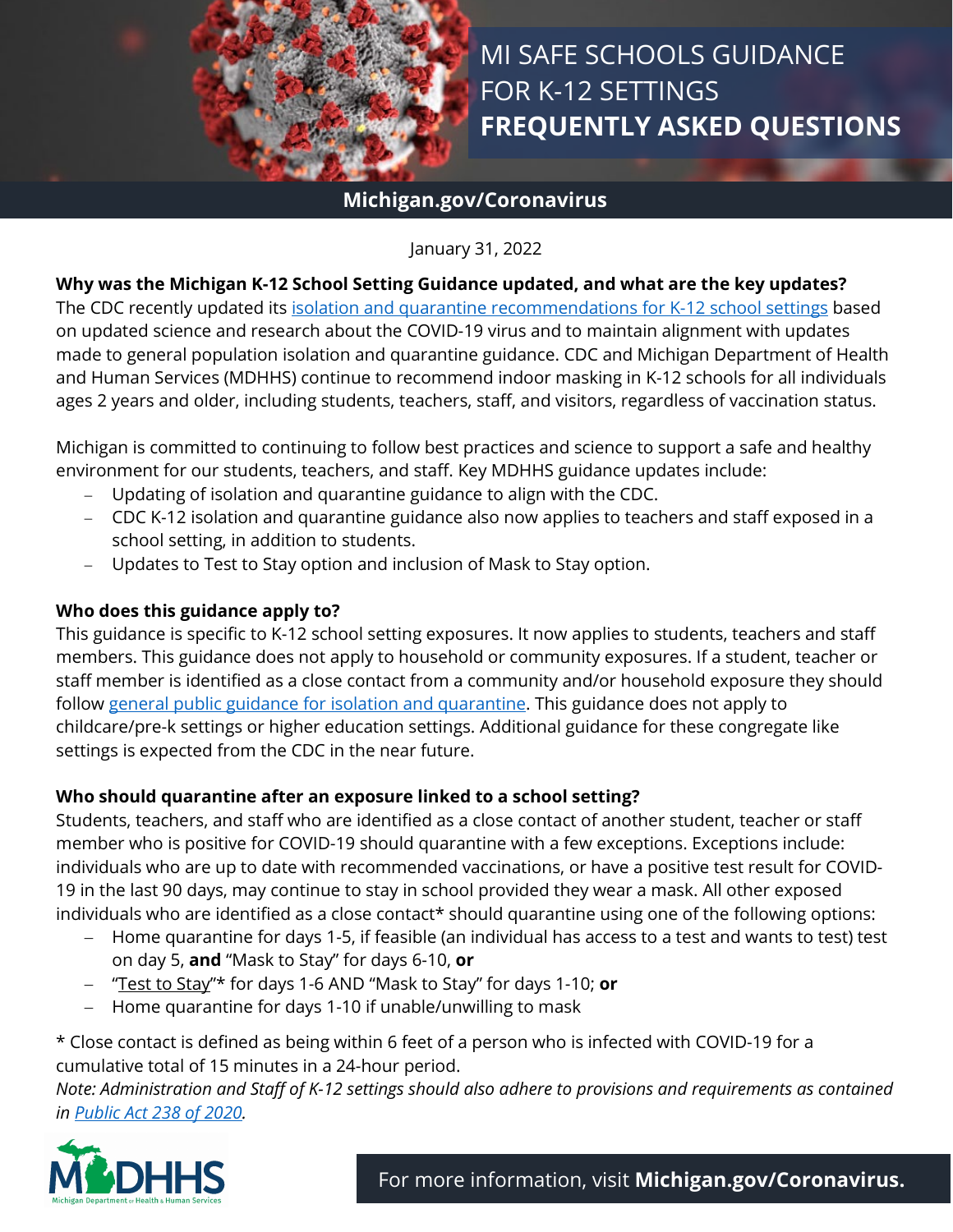#### **How can these quarantine guidelines be implemented in special needs/education settings?**

Education partners should make reasonable modifications to their policies, where possible. Schools can consider alternate and enhanced methods of protection such as face shields, plexiglass dividers, increased distancing between students and staff within a room, smaller class sizes, cohorting, increased ventilation, more frequent testing for staff and/or students as feasible, etc. In addition, Individualized Education Program (IEP) teams may consider adding a goal for increased mask tolerance and, until that goal is achieved, adding an accommodation so the student will enter the hallways (changing classes/entering and exiting the building) a few minutes either before or after large masses of students do so, to limit unmasked exposure, by and to the unmasked student.

#### **If a close contact in quarantine is unable or unwilling to wear a well-fitting face mask, what course of action is recommended?**

To continue to support a safe and healthy school-setting, it is recommended that students, teachers, and staff who should quarantine and who will not or cannot wear a well-fitting face mask should complete their full quarantine period at home.

- − This would be at-home quarantine for 10 days past the last day of exposure to a COVID-19 positive individual.
- − These students, teachers and staff would still be recommended to be tested on day 5 of their quarantine period, but should remain home if unable or unwilling to wear a mask.
- − Day 0 is counted as the last day of contact with the COVID-19 positive individual.

The recommendation would be similar for a student, teacher or staff who tests positive for COVID-19 in isolation– whether with or without symptoms. If unable or unwilling to wear a face mask, the student, teacher or staff should complete the full isolation period at home.

- − This would be 10 days past the first day that symptoms begin or 10 days past the day the test was taken for those without symptoms.
- − Day 0 is the day symptoms started, or if no symptoms, the date of the positive COVID-19 test.

#### **What qualifies as improvement in symptoms for an individual with COVID-19 to return to school under this guidance?**

Individuals in isolation should be fever-free for 24 hours without the use of fever-reducing medications with **symptoms** improving. If fever is present, or other [symptoms](https://www.cdc.gov/coronavirus/2019-ncov/symptoms-testing/symptoms.html) are not improving or are increasing in severity remain in home isolation.

#### **"Well-fitting mask" is referenced in both the isolation/quarantine guidance. What is considered an appropriate and effective "well-fitting mask."?**

A well-fitting mask adheres to the side of your face and covers your nose and mouth. A KN95 or similar mask is the recommended choice in congregate or high-transmission settings, such as schools. The best mask is the most protective mask, that will be worn consistently and fits properly.

Additional guidance to help choose the most effective face mask can be found at [Michigan.gov/MaskUp.](http://www.michigan.gov/maskup)

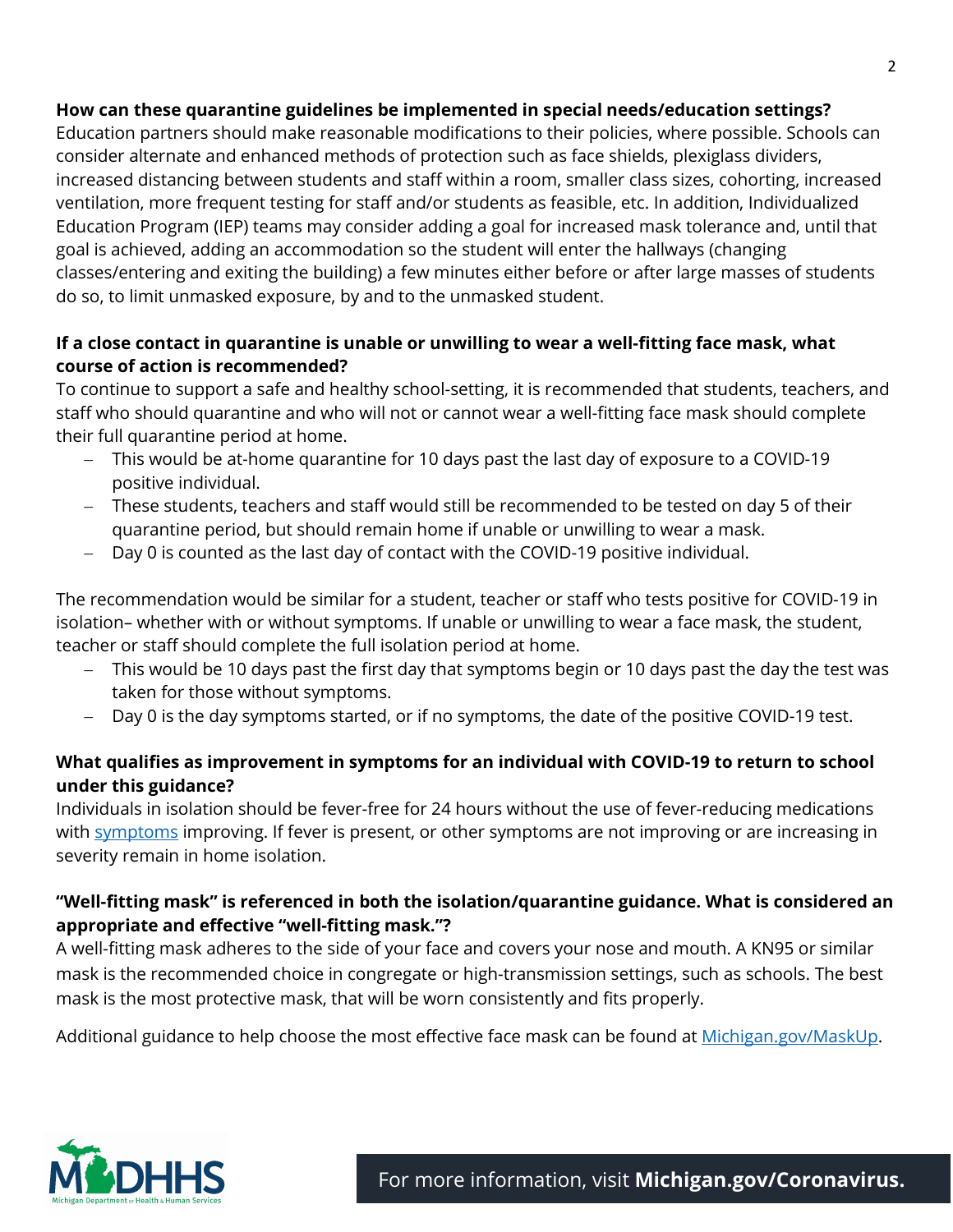#### **Should students or staff test to return to school and school activities following an isolation period?**

The MDHHS does not recommend testing on day 6 if a person has a **confirmed case** of COVID-19 and has been in home isolation for days 0-5 if that person is able to wear a well-fitting mask through day 10 of isolation. Those staff or children who are unable or unwilling to wear a well-fitting mask over their mouth and nose should remain home through day 10; no additional test is recommended for return after the isolation period.

If an individual has access to a test and wants to test, the best approach is to use an [antigen test](https://www.cdc.gov/coronavirus/2019-ncov/hcp/testing-overview.html) on day 6. Collect the test sample only if fever-free for 24 hours without the use of fever-reducing medication and other symptoms have improved (loss of taste and smell may persist for weeks or months after recovery and need not delay the end of isolation). If your test result is positive, you should continue to isolate until day 10.

#### **Are immunocompromised individuals eligible for the 5-day isolation?**

People who are severely ill or have weakened immune systems may remain infectious for a longer period of time and should isolate for at least 10 and up to 20 days. People who are severely ill or have weakened immune systems should consult with their healthcare provider to determine the appropriate duration of isolation.

#### **This guidance uses the phrase "up to date on vaccination" opposed to "fully vaccinated" – why did that change?**

["Up to date on vaccination"](https://www.cdc.gov/coronavirus/2019-ncov/vaccines/stay-up-to-date.html#:%7E:text=Up%20to%20date%20means%20a,series%20of%20COVID%2D19%20vaccines.) means a person received all recommended COVID-19 vaccines, including any booster dose(s) when eligible. This better aligns with CDC language and guidance. K-12 School settings include individuals of all ages and as such guidance and recommended vaccination series may be different across all individuals in a school setting. See the table on page six for full details about when a person is up to date on vaccinations.

#### **What is "Test to Stay" and how has this changed in the new guidance?**

[Test to Stay](https://www.cdc.gov/media/releases/2021/s1217-Test-To-Stay.html) is an option available to students, teachers, and staff who are identified as a close contact in a school-setting and are required to quarantine. To minimize impact to school operations and missed school days while also maintaining a safe and healthy environment, a student, teacher, or staff may test every other day for **6** days *(previous guidance included 7 days)* following their exposure and when paired with consistent and correct use of a well-fitting mask they can remain in school and not be excluded during the quarantine period.

Test to Stay can only be used for students, teachers, and staff who are a school-associated close contact and remain symptom-free during their quarantine period. It does not apply if the exposure was from a household contact.



For more information, visit **[Michigan.gov/Coronavirus.](http://www.michigan.gov/Coronavirus)**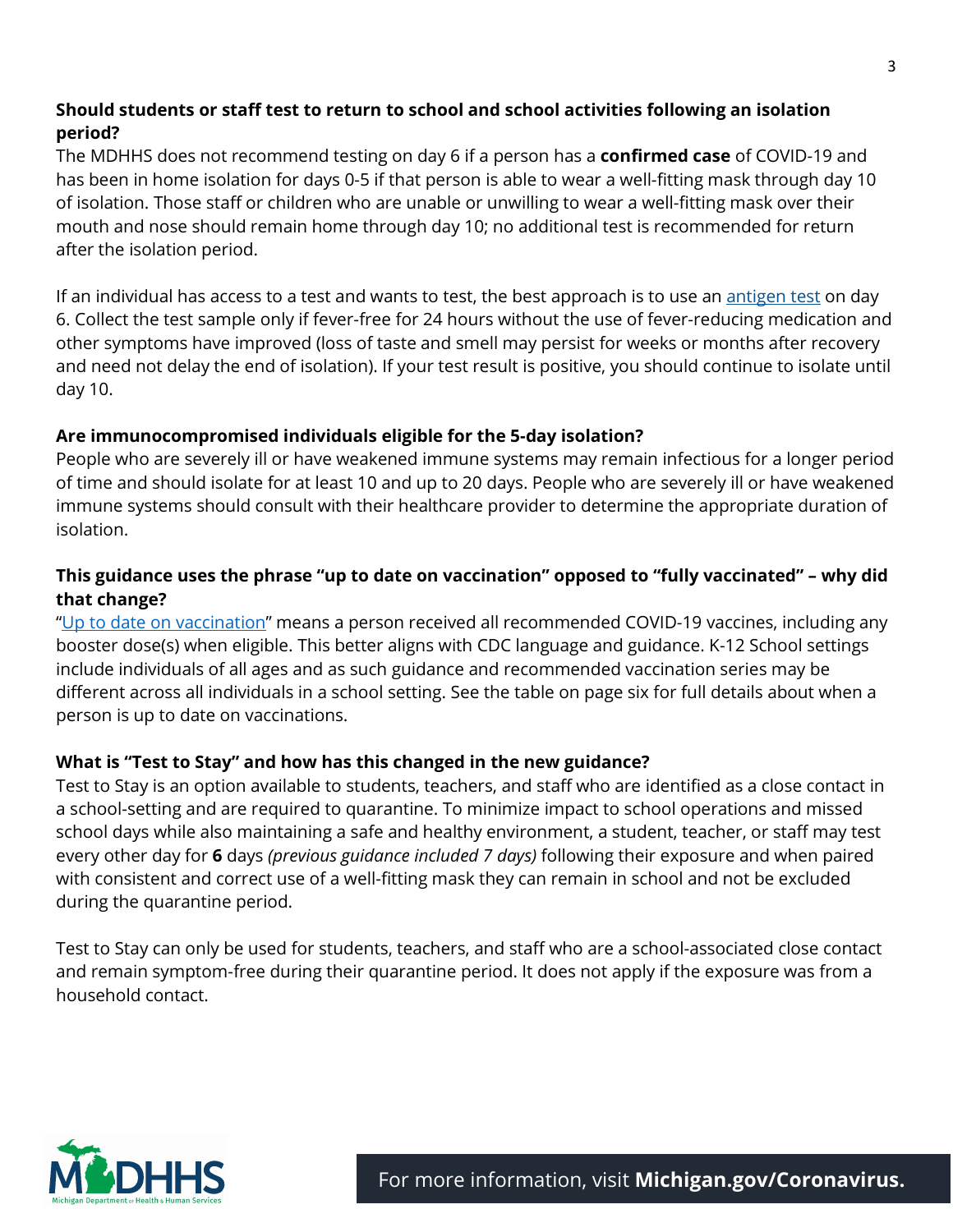#### **What is "Mask to Stay" and is that new to this guidance?**

[Mask to Stay](https://www.michigan.gov/coronavirus/0,9753,7-406-100997_100998---,00.html) is the consistent and correct use of a well-fitting mask by students, teachers, and staff when around others and in school and public settings during a quarantine period after having been identified as a close contact.

For students, teachers and staff who are identified as a close contact, mask to stay can shorten the at home quarantine period to 5 days after exposure by the student, teacher or staff wearing a mask in school for days 6 through 10. Additionally, when paired with the "Test to Stay" approach it can eliminate out of school time and the need for at home quarantine all together.

Mask to Stay can only be used for students, teachers, and staff who remain symptom free during their quarantine period.

### **What lunch and recess considerations should be given to students, teachers and staff that are using the "Test to Stay" and/or "Mask to Stay" options during their quarantine period?**

K-12 School Administrators should continue to support layered prevention and mitigation strategies in all school settings. Vaccination, ventilation, and social distancing as is feasible during periods of the school day when masking may be relaxed continue to be important ways to lower the risk of COVID-19 transmission for students, teachers, and staff. Universal masking is recommended by the CDC and MDHHS in all public settings, including schools, regardless of vaccination status in areas of high COVID-19 transmission.

The school should ensure that there is a plan for people identified as close contacts to stay masked at all times indoors until 10 full days after their last close contact to someone with COVID-19. Day 0 is the last day of contact with the COVID-19 positive individual. During times in the school day when students or staff members may typically remove masks indoors (such as during lunches, snacks, band practice, etc.), have a plan for them to [adequately distance](https://www.cdc.gov/coronavirus/2019-ncov/community/schools-childcare/k-12-guidance.html#:%7E:text=3.%20Physical%20Distancing) from others and ensure they wear their masks when not actively participating in these activities (such as when they are not eating).

#### **Why Did the CDC Update its Isolation & Quarantine Guidance for the General Population?**

CDC has continued to review isolation and quarantine recommendations for various populations throughout the course of the COVID-19 pandemic. Accumulating evidence demonstrates the majority of transmission occurs during the early periods of infection. In just a few weeks, Omicron has become a [dominant virus strain](https://covid.cdc.gov/covid-data-tracker/#circulatingVariants) due to the highly transmissible nature of the variant. These updated recommendations come as the Omicron variant is now rapidly spreading throughout the United States causing very high case rates. The recommendations reflect the societal impact (e.g., critical infrastructure and staffing shortages) and the latest science on disease severity and when and for how long a person is maximally infectious. CDC will continue to evaluate these recommendations as more data become available. Additional FAQs for general population Isolation and Quarantine guidance can be found [here.](https://www.cdc.gov/coronavirus/2019-ncov/if-you-are-sick/quarantine-isolation-background.html)

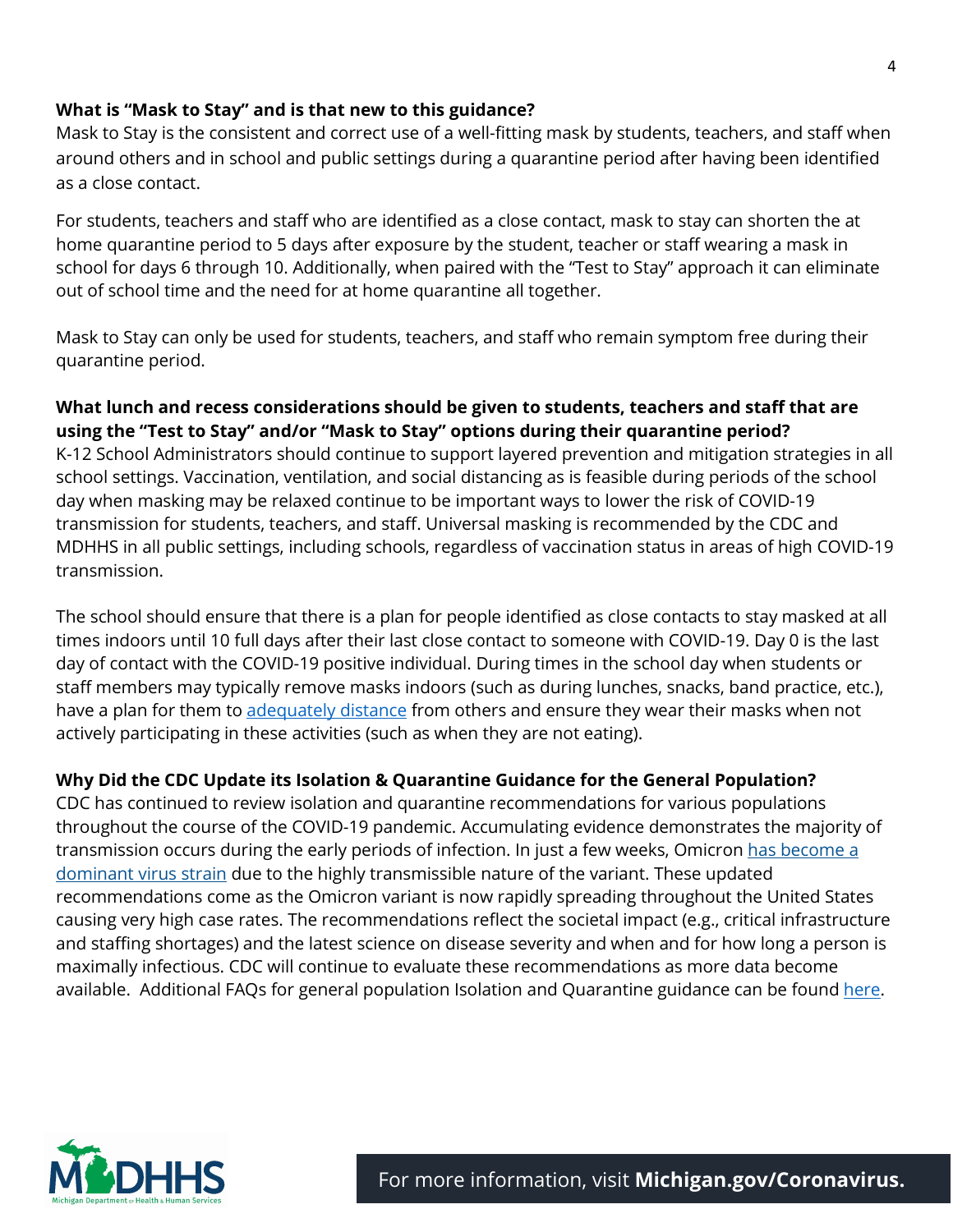#### HIGH PRIORITY *Focus contact tracing efforts here* LOW PRIORITY Rationale  $\bullet$  Locations where multiple students and/staff are present for sustained periods of time AND/OR • There is likelihood of close contact or inconsistent or no mask wearing • Locations where students can consistently distance and wear masks • Locations where students and/or staff are present briefly or transitioning through • Outdoor locations Examples  $| \bullet \quad$  Bus rides/route • Indoor classrooms where students do not consistently wear masks (e.g., younger children, those with mask exemptions) • Health rooms/nurses' office • Indoor meal locations • Indoor breakrooms and workrooms (staff only) • Indoor or outdoor school affiliated activities, in which there are aerosol-generating actions taking place (contact sports, performing arts, cheer, speech/debate, after-school care, etc.). These may that take place before, during, or after schoolday • Indoor classrooms where all students are wearing masks • Outdoor classrooms • Hallway/stairwells and other locations used during transition periods • Restrooms • Many outdoor activities or locations (skills practice, meals, PE, etc.) *except for aerosolgenerating activities.*

#### **How can a school prioritize contact tracing efforts to help with staffing burden and shortages?**



For more information, visit **[Michigan.gov/Coronavirus.](http://www.michigan.gov/Coronavirus)**